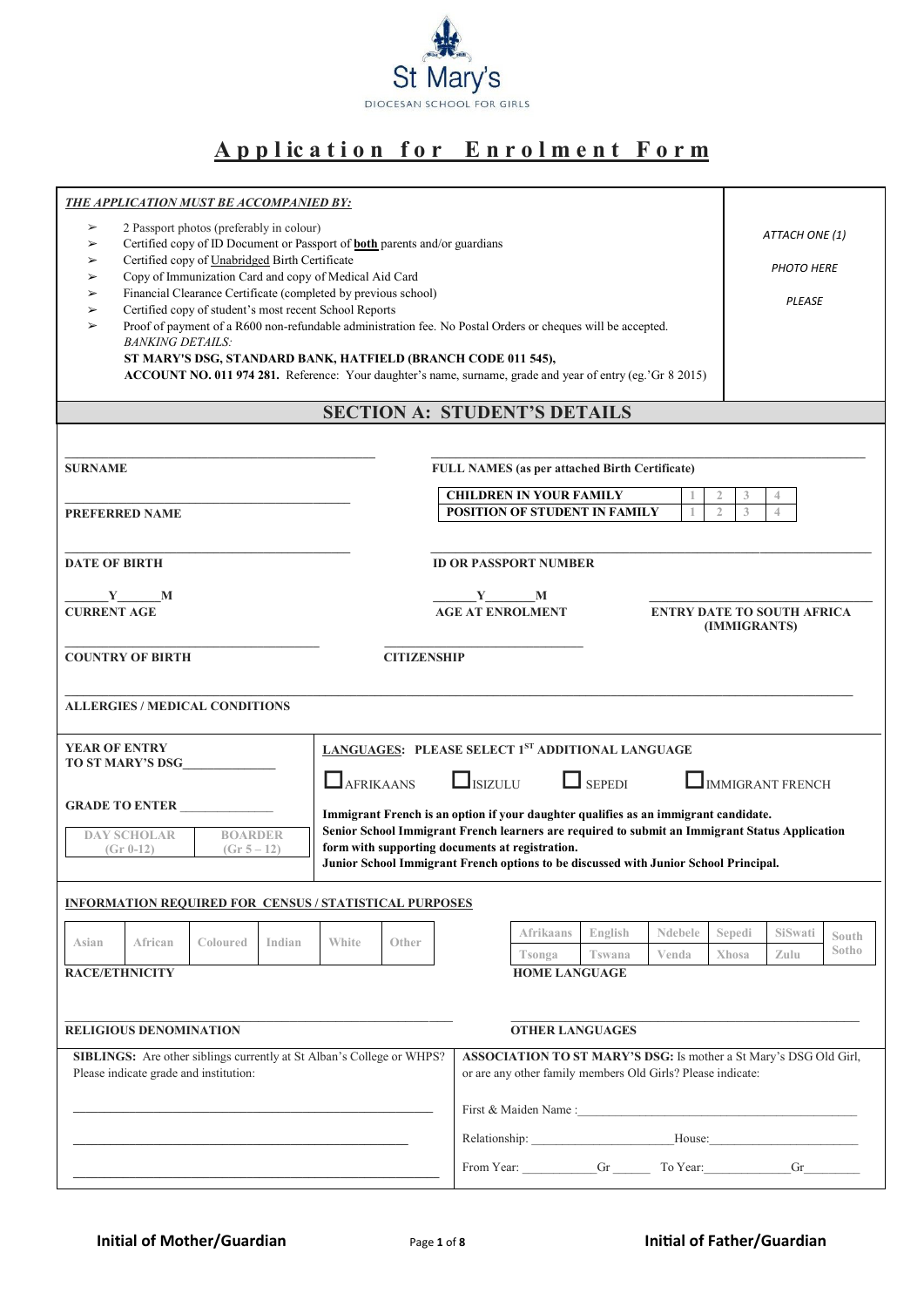|                                                                                                                                                                                                                                                                                                                 |                                                |                         |                       |                          | <b>DETAILS OF ALL CHILDREN IN YOUR CARE WHO ARE CURRENTLY ATTENDING THIS SCHOOL</b> |            |                      |
|-----------------------------------------------------------------------------------------------------------------------------------------------------------------------------------------------------------------------------------------------------------------------------------------------------------------|------------------------------------------------|-------------------------|-----------------------|--------------------------|-------------------------------------------------------------------------------------|------------|----------------------|
|                                                                                                                                                                                                                                                                                                                 | NAME AND SURNAME OF SISTERS                    |                         |                       |                          | <b>GRADE</b>                                                                        |            | <b>YEAR</b>          |
|                                                                                                                                                                                                                                                                                                                 |                                                |                         |                       |                          |                                                                                     |            |                      |
|                                                                                                                                                                                                                                                                                                                 |                                                |                         |                       |                          |                                                                                     |            |                      |
|                                                                                                                                                                                                                                                                                                                 |                                                |                         |                       |                          |                                                                                     |            |                      |
|                                                                                                                                                                                                                                                                                                                 |                                                |                         |                       |                          |                                                                                     |            |                      |
|                                                                                                                                                                                                                                                                                                                 | <b>SECTION B: PREVIOUS SCHOOLS</b>             |                         |                       |                          |                                                                                     |            |                      |
|                                                                                                                                                                                                                                                                                                                 |                                                |                         |                       |                          |                                                                                     |            |                      |
|                                                                                                                                                                                                                                                                                                                 |                                                |                         |                       |                          |                                                                                     |            |                      |
| PRESENT SCHOOL                                                                                                                                                                                                                                                                                                  |                                                |                         | <b>CONTACT NUMBER</b> |                          |                                                                                     |            |                      |
| <b>DATE OF LEAVING</b>                                                                                                                                                                                                                                                                                          | HAS ADMISSION TO ANY SCHOOL EVER BEEN REFUSED? |                         |                       | Yes                      | $\mathbb{N}_0$                                                                      |            |                      |
|                                                                                                                                                                                                                                                                                                                 |                                                |                         |                       |                          |                                                                                     |            |                      |
| <b>LAST GRADE PASSED</b><br><b>YEAR</b>                                                                                                                                                                                                                                                                         |                                                | <b>GRADE/S REPEATED</b> |                       | YEAR/S                   |                                                                                     |            |                      |
|                                                                                                                                                                                                                                                                                                                 |                                                |                         |                       |                          |                                                                                     |            |                      |
| <b>SECTION C: FAMILY INFORMATION</b>                                                                                                                                                                                                                                                                            |                                                |                         |                       |                          |                                                                                     |            |                      |
| <b>CANDIDATE'S RESIDES WITH</b>                                                                                                                                                                                                                                                                                 | Biological<br>Parent/S                         |                         |                       | Legal<br>Guardian/S      | Adoptive<br>Parent/S                                                                |            |                      |
| ARE YOU A SINGLE PARENT FAMILY?                                                                                                                                                                                                                                                                                 | $\mathbb{N}_0$<br><b>Yes</b>                   |                         |                       |                          |                                                                                     |            |                      |
|                                                                                                                                                                                                                                                                                                                 |                                                |                         |                       |                          |                                                                                     |            |                      |
| IF YOU ARE A SINGLE PARENT FAMILY, PLEASE ANSWER THE FOLLOWING QUESTIONS:                                                                                                                                                                                                                                       |                                                |                         |                       |                          |                                                                                     |            |                      |
|                                                                                                                                                                                                                                                                                                                 |                                                |                         |                       |                          |                                                                                     |            |                      |
|                                                                                                                                                                                                                                                                                                                 |                                                |                         |                       |                          |                                                                                     |            |                      |
|                                                                                                                                                                                                                                                                                                                 |                                                |                         |                       |                          |                                                                                     |            |                      |
|                                                                                                                                                                                                                                                                                                                 |                                                |                         |                       |                          |                                                                                     |            |                      |
|                                                                                                                                                                                                                                                                                                                 | (NAME AND RELATIONSHIP TO THE CHILD)           |                         |                       |                          |                                                                                     |            |                      |
|                                                                                                                                                                                                                                                                                                                 |                                                |                         |                       |                          |                                                                                     |            |                      |
|                                                                                                                                                                                                                                                                                                                 |                                                |                         |                       |                          |                                                                                     |            |                      |
|                                                                                                                                                                                                                                                                                                                 |                                                |                         |                       |                          |                                                                                     |            |                      |
|                                                                                                                                                                                                                                                                                                                 |                                                |                         |                       |                          |                                                                                     |            |                      |
| ARE YOU A SINGLE PARETNT FAMILY BECAUSE OF PERSONAL CHOICE, DEATH, DIVORCE, SEPARATION OR OTHER REASON? PLEASE<br>EXPLAIN.<br>WHO IS THE PRIMARY CARE-GIVER?<br>WHAT IS THE LEGAL STATUS OF THE CHILD'S RELATIONSHIP WITH THE OTHER PARENT?<br>WHAT IS THE LEGAL RELATIONSHIP BETWEEN THE PARENTS OF THE CHILD? |                                                |                         |                       |                          |                                                                                     |            |                      |
|                                                                                                                                                                                                                                                                                                                 |                                                |                         |                       |                          |                                                                                     |            |                      |
|                                                                                                                                                                                                                                                                                                                 |                                                |                         |                       |                          |                                                                                     |            |                      |
|                                                                                                                                                                                                                                                                                                                 |                                                |                         |                       |                          |                                                                                     |            |                      |
|                                                                                                                                                                                                                                                                                                                 |                                                |                         |                       |                          |                                                                                     |            |                      |
|                                                                                                                                                                                                                                                                                                                 | Has Access Rights                              | Yes                     | N <sub>0</sub>        |                          | Is an Emergency Contact                                                             | Yes        |                      |
|                                                                                                                                                                                                                                                                                                                 | Is a Legal Guardian                            |                         |                       | Is Living with the Child |                                                                                     |            |                      |
| IF A 2 <sup>ND</sup> REPORT IS REQUIRED, WHO MUST IT BE ADDRESSED TO:<br>IF CHILD IS NOT LIVING WITH BOTH BIOLOGICAL PARENTS, PLEASE COMPLETE THE FOLLOWING:<br>THE BIOLOGICAL FATHER                                                                                                                           | Has Access Rights                              | Yes                     | No                    |                          | Is an Emergency Contact                                                             | Yes        |                      |
| THE BIOLOGICAL MOTHER                                                                                                                                                                                                                                                                                           | Is a Legal Guardian                            | Yes<br>Yes              | N <sub>0</sub><br>No  | Is Living with the Child |                                                                                     | Yes<br>Yes | No<br>No<br>No<br>No |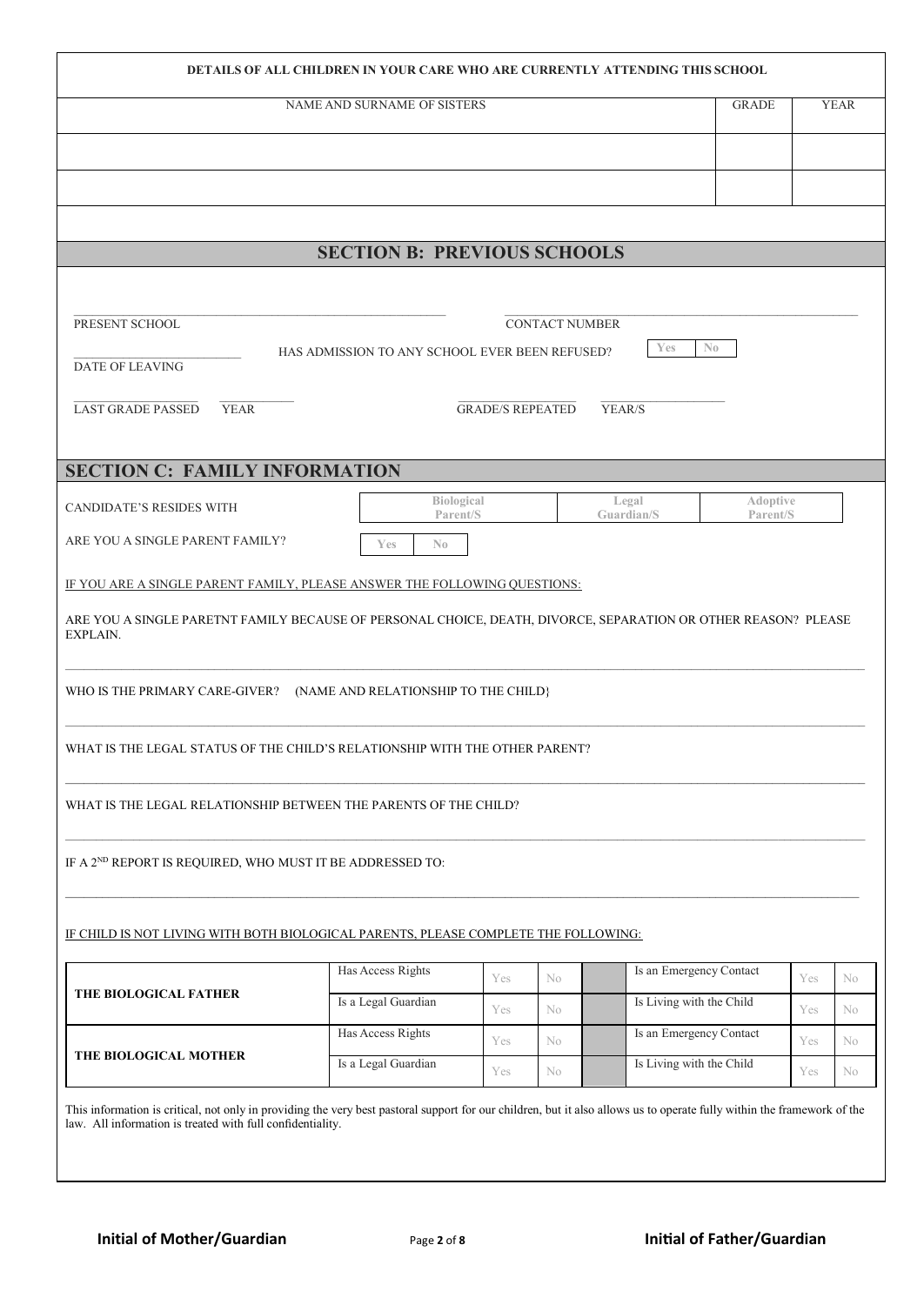|                                        |                                        |  |  |  |  |  |  | <b>SECTION D: DETAILS OF ACCOUNT HOLDER</b> |  |                |                    |  |                                                                     |
|----------------------------------------|----------------------------------------|--|--|--|--|--|--|---------------------------------------------|--|----------------|--------------------|--|---------------------------------------------------------------------|
| ID<br><b>NUMBER</b>                    |                                        |  |  |  |  |  |  |                                             |  |                |                    |  |                                                                     |
|                                        |                                        |  |  |  |  |  |  |                                             |  |                |                    |  |                                                                     |
|                                        | TITLE, FULL NAME & SURNAME (As per ID) |  |  |  |  |  |  |                                             |  |                |                    |  |                                                                     |
| <b>CITIZENSHIP</b>                     |                                        |  |  |  |  |  |  | RELATIONSHIP TO SCHOLAR                     |  |                |                    |  | <b>MARITAL STATUS</b>                                               |
|                                        |                                        |  |  |  |  |  |  |                                             |  |                |                    |  |                                                                     |
| <b>EMPLOYER</b>                        |                                        |  |  |  |  |  |  |                                             |  |                |                    |  | OCCUPATION/POSITION (Please write in full, i.e. research assistant) |
|                                        |                                        |  |  |  |  |  |  |                                             |  |                | Work Tel No        |  |                                                                     |
| PHYSICAL                               |                                        |  |  |  |  |  |  |                                             |  | <b>CONTACT</b> | Home Tel No        |  |                                                                     |
| <b>ADDRESS</b>                         |                                        |  |  |  |  |  |  |                                             |  | <b>NUMBERS</b> | Mobile No          |  |                                                                     |
|                                        |                                        |  |  |  |  |  |  |                                             |  |                |                    |  |                                                                     |
| Email Address                          |                                        |  |  |  |  |  |  |                                             |  |                |                    |  |                                                                     |
|                                        |                                        |  |  |  |  |  |  |                                             |  |                |                    |  | SECTION E: DETAILS OF BIOLOGICAL/ADOPTIVE FATHER / LEGAL GUARDIAN   |
| ID<br><b>NUMBER</b>                    |                                        |  |  |  |  |  |  |                                             |  |                |                    |  |                                                                     |
|                                        |                                        |  |  |  |  |  |  |                                             |  |                |                    |  |                                                                     |
| TITLE, FULL NAME & SURNAME (As per ID) |                                        |  |  |  |  |  |  |                                             |  |                |                    |  |                                                                     |
| <b>CITIZENSHIP</b>                     |                                        |  |  |  |  |  |  | RELATIONSHIP TO SCHOLAR                     |  |                |                    |  | <b>MARITAL STATUS</b>                                               |
|                                        |                                        |  |  |  |  |  |  |                                             |  |                |                    |  |                                                                     |
| <b>EMPLOYER</b>                        |                                        |  |  |  |  |  |  |                                             |  |                |                    |  | OCCUPATION/POSITION (Please write in full, i.e. research assistant) |
|                                        |                                        |  |  |  |  |  |  |                                             |  |                | <b>Work Tel No</b> |  |                                                                     |
| <b>PHYSICAL</b>                        |                                        |  |  |  |  |  |  |                                             |  | <b>CONTACT</b> | <b>Home Tel No</b> |  |                                                                     |
| <b>ADDRESS</b>                         |                                        |  |  |  |  |  |  |                                             |  | <b>NUMBERS</b> | <b>Mobile No</b>   |  |                                                                     |
|                                        |                                        |  |  |  |  |  |  |                                             |  |                |                    |  |                                                                     |
| <b>Email Address</b>                   |                                        |  |  |  |  |  |  |                                             |  |                |                    |  |                                                                     |
|                                        |                                        |  |  |  |  |  |  |                                             |  |                |                    |  | SECTION F: DETAILS OF BIOLOGICAL/ADOPTIVE MOTHER / LEGAL GUARDIAN   |
| $\rm ID$                               |                                        |  |  |  |  |  |  |                                             |  |                |                    |  |                                                                     |
| <b>NUMBER</b>                          |                                        |  |  |  |  |  |  |                                             |  |                |                    |  |                                                                     |
| TITLE, FULL NAME & SURNAME             |                                        |  |  |  |  |  |  |                                             |  |                |                    |  |                                                                     |
|                                        |                                        |  |  |  |  |  |  |                                             |  |                |                    |  |                                                                     |
| <b>CITIZENSHIP</b>                     |                                        |  |  |  |  |  |  | RELATIONSHIP TO SCHOLAR                     |  |                |                    |  | <b>MARITAL STATUS</b>                                               |
| <b>EMPLOYER</b>                        |                                        |  |  |  |  |  |  |                                             |  |                |                    |  | OCCUPATION/POSITION (Please write in full, i.e. research assistant) |
|                                        |                                        |  |  |  |  |  |  |                                             |  |                | <b>Work Tel No</b> |  |                                                                     |
| <b>PHYSICAL</b>                        |                                        |  |  |  |  |  |  |                                             |  | <b>CONTACT</b> | <b>Home Tel No</b> |  |                                                                     |
| <b>ADDRESS</b>                         |                                        |  |  |  |  |  |  |                                             |  | <b>NUMBERS</b> | <b>Mobile No</b>   |  |                                                                     |
|                                        |                                        |  |  |  |  |  |  |                                             |  |                |                    |  |                                                                     |
| <b>Email Address</b>                   |                                        |  |  |  |  |  |  |                                             |  |                |                    |  |                                                                     |
|                                        |                                        |  |  |  |  |  |  |                                             |  |                |                    |  |                                                                     |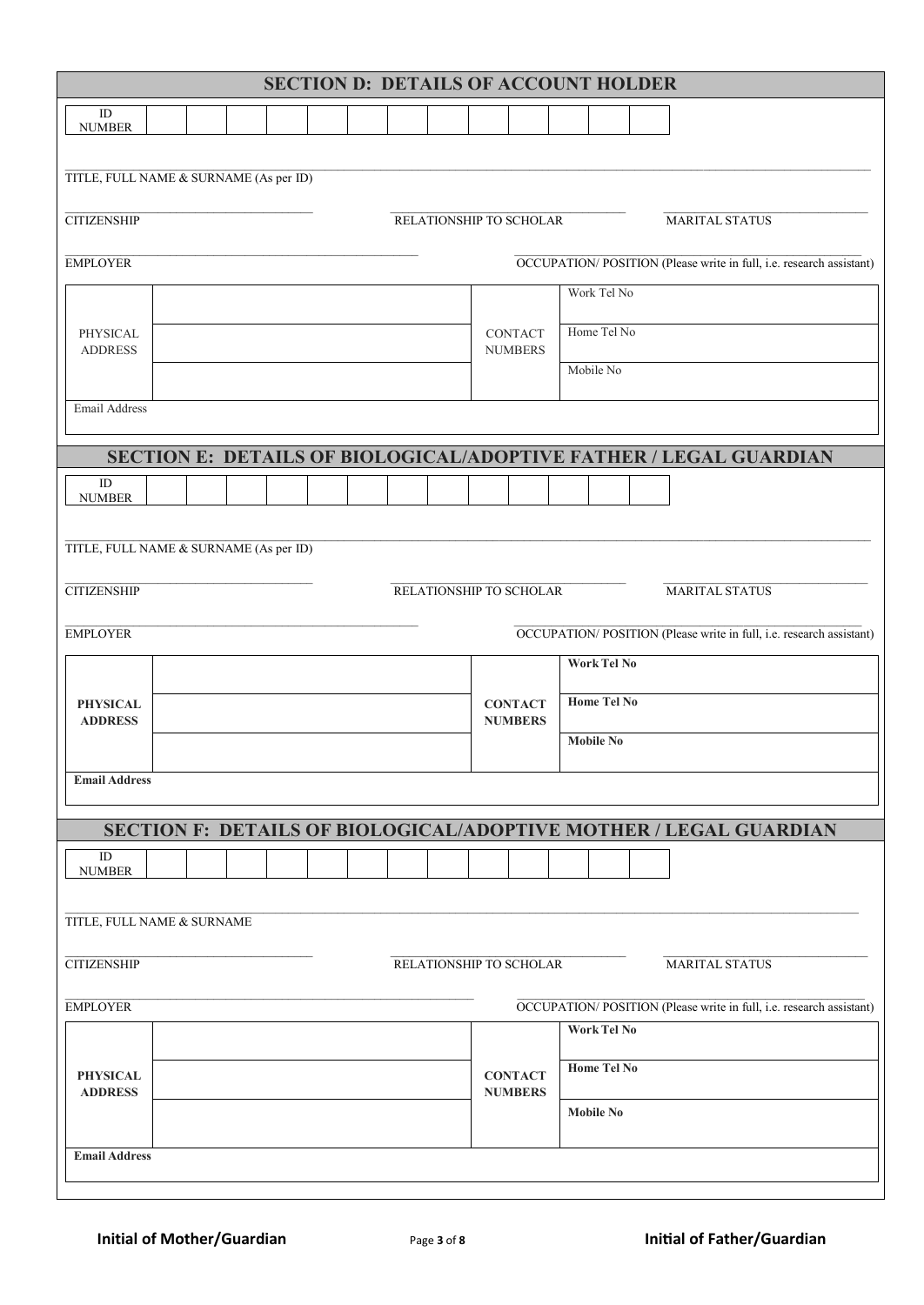# **SECTION G: EMERGENCY/ALTERNATIVE CONTACT**

**\_\_\_\_\_\_\_\_\_\_\_\_\_\_\_\_\_\_\_\_\_\_\_\_\_\_\_\_\_\_\_\_\_\_\_\_\_\_\_\_\_\_\_\_\_\_\_\_\_\_\_\_\_\_\_\_\_\_\_\_\_\_\_\_\_\_\_\_\_\_\_\_\_\_\_\_\_\_\_\_ \_\_\_\_\_\_\_\_\_\_\_\_\_\_\_\_\_\_\_\_\_\_\_\_\_\_\_\_\_\_\_\_\_\_\_\_\_\_\_\_\_\_\_\_ NEXT OF KIN / FAMILY / FRIEND CONTACT NUMBER**

## **CONSENT**

### **NB: IN A CRITICAL SITUATION, PLEASE BEAR IN MIND THAT THERE MAY NOT BE TIME TO REFER TO YOUR CHILD'S RECORDS. THE SCHOOL THEREFORE RESERVES THE RIGHT TO UTILIZE THE QUICKEST MEDICAL SERVICE AVAILABLE**.

I, being the parent/legal guardian of

hereby agree that the appointed St Mary's DSG practitioner may carry out emergency treatment as may be necessary.

### $\_$  , and the set of the set of the set of the set of the set of the set of the set of the set of the set of the set of the set of the set of the set of the set of the set of the set of the set of the set of the set of th **SIGNATURE OF PARENT / GUARDIAN DATE**

## **SECTION H: ST MARY'S DSG FOUNDATION**

The St Mary's DSG Foundation exists primarily for the establishment of a fund which will finance bursaries for pupils whose parents would not ordinarily be able to afford the school fees. A voluntary donation of R300 per learner per term (being a donation for the purpose of Section 18A of the Income Tax Act No.58 of 1962) will be added to your account.

Please indicate, by marking with an X in the appropriate box, if you would like to become a member of the Foundation (or not)

Yes, I would like to become a member of the St Mary's DSG Foundation and agree to a voluntary donation of R300 per learner per term

**No, I would not like to become a member of the St Mary's DSG Foundation**

# **SECTION I: NON REFUNDABLE ENROLMENT FEE AND SCHOOL FEE PAY OPTIONS**

Please indicate the preferred payment options with an X

| <b>NON REFUNDBLE ENROLMENT FEE</b> | ONCE OFF  | <b>TWO PAYMENTS</b><br>Only applicable to enrolment fees payable during year prior to entry |                |  |
|------------------------------------|-----------|---------------------------------------------------------------------------------------------|----------------|--|
| <b>SCHOOL FEE PAYMENT OPTIONS</b>  | MONTHLY * | TERMLY                                                                                      | <b>ANNIJAL</b> |  |

**\****THE MONTLY PAYMENT OPTION IS ONLY AVAILABLE TO SOUTH AFRICAN IDENTITY DOCUMENT HOLDERS WHO ARE RESIDING IN SOUTH AFRICA.*

# **SECTION J: DECLARATION**

| I/We, the undersigned,                                                                                                                     | hereby certify that |
|--------------------------------------------------------------------------------------------------------------------------------------------|---------------------|
| the information given by us on this application is complete and accurate. We agree to the conditions as set out below.                     |                     |
|                                                                                                                                            |                     |
| I/We accept that the school is based on Christian principles and undertake not to undermine this position.                                 |                     |
| I/We accept joint and several liability to the School for the due and punctual payment of all fees, subscriptions, levies or other amounts |                     |
| which may become due and payable to the School or in respect of participation in or attendance of any extra-curricular activity.           |                     |
| I/We accept that the monthly tuition and boarding fee payment options are only available to South African residence and South African      |                     |
| Identity Document holders.                                                                                                                 |                     |
| I/We understand that our daughter/ward may be required to write an entrance test and/or have an admission interview with the Principal.    |                     |
|                                                                                                                                            |                     |

- and that the offer of a place in the School will be dependent on the results of that test.
- It is assumed that pupils enrolled in the school live with their parents or the legal guardian/s, and if not at school, that the learner is under their care.
- I/We consent to the School requesting a personal credit check from an approved ITC agent and a Financial clearance from the learner's previous school.
- NB: The signatures of both parents and/or guardians are required or in the case of a single parent family, the signature of the legal guardian is required, with supporting documentation thereof. In the case of a divorce, a certified copy of the divorce order regarding custody and the person responsible for fees must be provided.
- I/We accept that the agreement arising from the signing of this application shall, notwithstanding the place of signature, be deemed to have been concluded in Pretoria.

| SIGNATURE OF BIOLOGICAL/ADOPTIVE MOTHER / LEGAL GUARDIAN | <b>DATE</b> |
|----------------------------------------------------------|-------------|
| SIGNATURE OF BIOLOGICAL/ADOPTIVE FATHER / LEGAL GUARDIAN | <b>DATE</b> |
| SIGNATURE OF ACCOUNT HOLDER                              | <b>DATE</b> |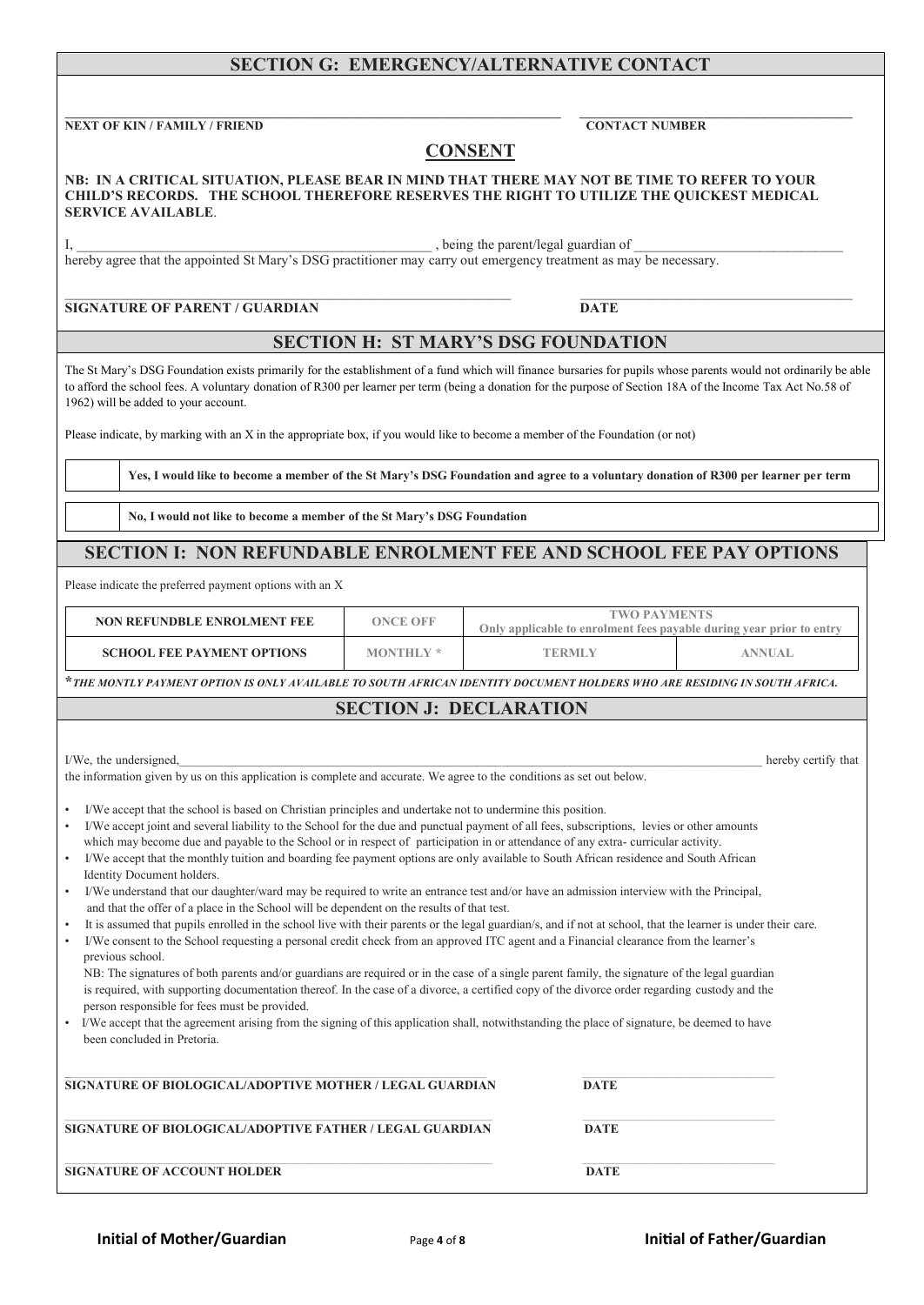### **SECTION K: AGREEMENT (both parents/guardians, where relevant, are required to sign this form)**

**THIS SHOULD BE READ WITH THE SCHOOL'S DEBTORS' POLICY WHICH IS AVAILABLE ON THE SCHOOL'S WEBSITE.**

### **NAME OF PUPIL:**  $\blacksquare$

I/We the undersigned, (hereafter jointly referred to as the Parents/Guardians), agree that, should our daughter/ward be accepted as a pupil at St Mary's DSG (hereafter referred to as the School), a contract will come into existence between me/ourselves and the School, subject to the conditions set out below. I/We further agree that I/we will be jointly and severally liable for the payment of all fees, costs and disbursements arising from this contract.

1 **FEES**: All school fees, as fixed from time to time by the Governing Body of the School, will be paid in advance not later than the first day of each school term. Please refer to the school's debtors' policy for further information.

A non-refundable enrolment fee is payable upon notification that the Learner has been accepted for enrolment. Please note that the enrolment fee is NOT part of the school fees. Should your daughter/ward for any reason not attend the School once the payment had been made, this enrolment fee remains nonrefundable.

Interest shall be paid at prime rate on all school fees, costs and disbursements which are in arrears. In the event of the Parents/Guardians falling into arrears with the payment of any school fees, costs and/or disbursements, the School, after giving ten days' written notice after receipt of the final demand letter to the Parents/Guardians, reserves to itself the right to discontinue any account, to summarily cancel any agreement relating to credit terms, to withhold examination results, reports and testimonials and/or to cancel, immediately, the Learner's enrolment at the School. In the event of the School exercising any of these powers, all amounts owing shall become due and payable forthwith, including, but not limited to, past and current term fees in lieu of notice. A statement prepared by the Business Manager or Financial Manager, showing the amount owing to the School, shall be sufficient and satisfactory proof of the amount due to the School. Should the Parents/Guardians refuse or neglect to pay fees, costs or disbursements for which they are liable, the School will take legal action for the collection of same. In such event, the Parents/Guardians will be jointly and severally liable for the payment of all fees, charges and costs on attorney and own client scale, together with collection commission and tracing fees.

- 2 **RULES**: The learner shall comply with all the rules, regulations, policies and procedures laid down by the Governing Body of the School and by the Head respectively. The Head may, with the approval of the Chairperson or Deputy Chairperson of the Governing Body, expel the Learner from School if the Learner violates any of the rules, regulations, policies or procedures, or if the Learner's conduct, in the opinion of the Head, is inconsistent with the School's interests or the Learner's continued enrolment at the School. In this event, the Parents/Guardians of the Learner concerned will be liable for the School fees for the rest of the term during which the Learner is expelled, together with any charges incurred. The Parents/Guardians hereby give permission to the Head to authorize from time to time, and when it is deemed necessary, searches of the person and possessions of the Learner with the object of establishing the possible presence of any drugs or other habit-forming substances. Such permission is subject to the condition that no male person may perform such a search.
- 3 **AUTHORITY OF THE HEAD**: The Head is hereby authorised by the Parents/Guardians, at all times during School terms, to act in loco parentis. This power will be exercised in the best interest of the Learner, as determined by section 28(2) of the Constitution of South Africa, 1996, and in terms of all relevant education laws of the country. This power includesthe granting of consent for medical treatment, operations and anaesthetics. The Head or her/his Deputy will consult with the Parents/Guardians as far as possible, but in the case of an emergency, the Head or her/his Deputy will act in a manner which, in her/his opinion, is in the best interest of the Learner.

### 4 **PARENT'S GENERAL OBLIGATIONS:**

4.1 You will inform the School in writing, prior to admission and enrolment, of any special educational needs of your Child known to you.

4.2 In order to fulfil our obligations, we need your co-operation. Without detracting from any specific obligations contained in this contract, you are required to: fulfil your own obligations under these terms and conditions; encourage your Child in her studies, and give appropriate support at home; keep the School informed of matters which affect your Child; maintain a courteous and constructive relationship with School staff; ensure that your Child meets all of her obligations in terms of participating in and attending all aspects of the integrated day; and attend meetings and otherwise keep in touch with the School where your Child's interests require you to do so.

4.3 The Head may in his/her discretion require you to remove or may suspend or expel your Child if your behaviour is in the reasonable opinion of the Head so unreasonable as to affect or likely to affect the progress of your Child or another child (or other children) at the School or the well-being of the School staff or to bring the School into disrepute.

4.4 The Head may, at his/her discretion, require you to remove or may suspend or expel your Child from the School, if he/she considers that your Child's attendance, progress or behaviour (including behaviour outside school) is seriously unsatisfactory and in the reasonable opinion of the Head the Child's removal is in the School's best interests or those of your Child, other children or the wider School community. In this case, you will be asked to remove your Child either immediately and without notice, or at a specified date that is shorter than a full term, with or without notice in any form, as is reasonable under the circumstances. The School will not be required to give you a full term's written notice under these circumstances. Should the Head exercise this right any prepaid fees will be refunded to you.

4.5 The School Rules set out examples of offences likely to be punishable by suspension or expulsion. These examples are not a closed list and a child may be expelled or suspended for offences which are not included in these examples. In particular, the Head may decide that suspension or expulsion for a lesser offence is justified where there has been previous misbehaviour by the child or the circumstances of the case otherwise justify such action.

### 4.6 **POLICIES OF THE SCHOOL**

4.6.1 You declare that you have read and understood the Policies of the School as adopted and published by the School from time to time and agree to abide by these Policies. The School undertakes to make electronic copies of all policies available on request and free of charge, or on the School's website. 4.6.2 You undertake to comply with all the rules and regulations of the School and acknowledge that it is your responsibility to make yourself familiar with the policies.

4.6.3 You acknowledge that you are responsible for your Child, whether on the property of the School or not, after the notified finishing times of any school activity/event/function and that you will ensure that your Child obeys all school rules and policies where they apply to the Child.

5 **INDEMNITY**: I/We hereby indemnify, hold harmless and absolve St Mary's DSG from any claim that we hereby by law might have against the School for the death of or injuryto our daughter/ward; medical expenses incurred as a result of such death or injury; or any damage to propertyof our daughter/ward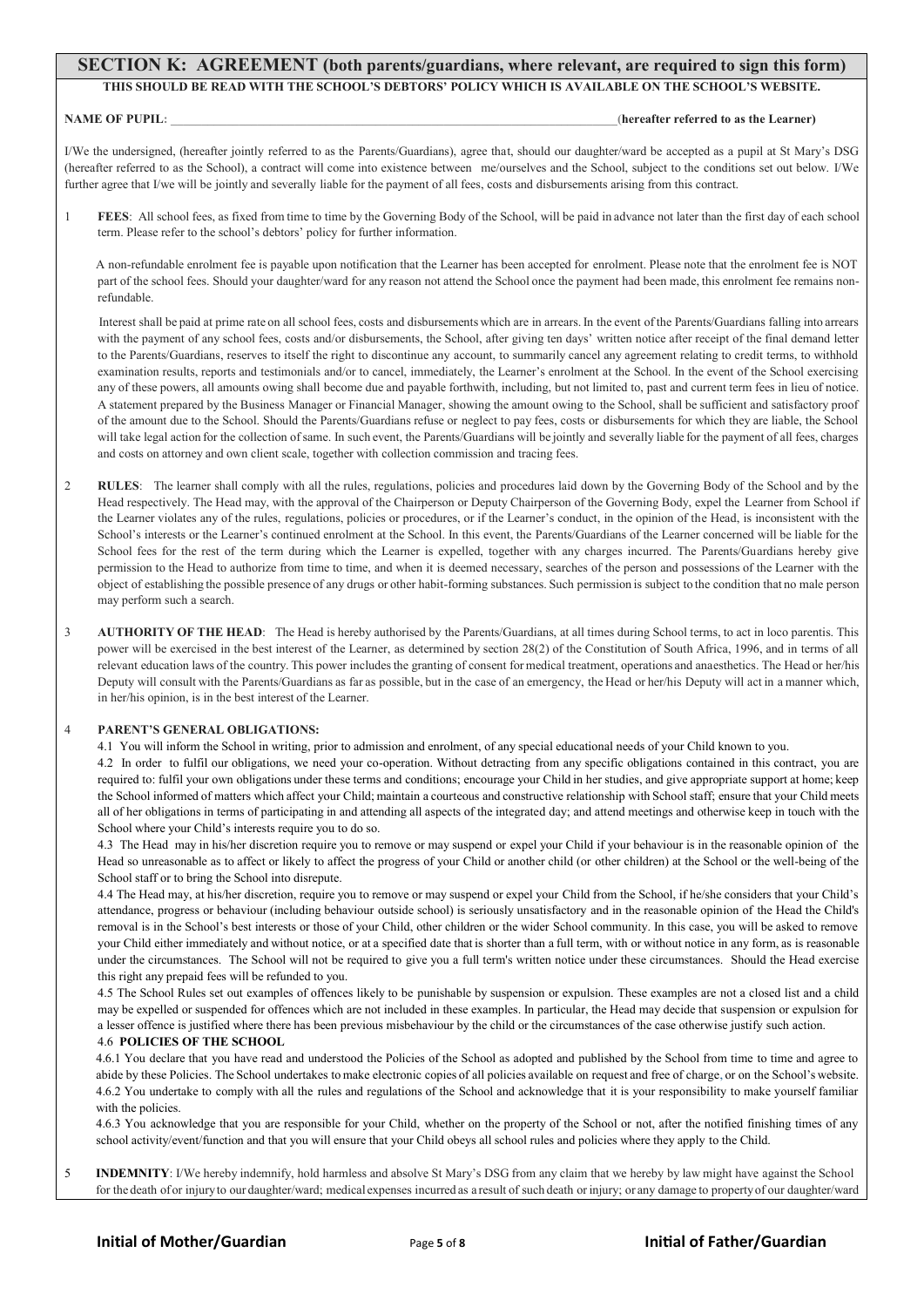or ourselves. For purposes hereof, it matters not thatsuch death, injury or damage have occurred on or outside school premises or during or outside normal school hours, provided that such death, injury or damage occurs as a result, directly or indirectly of school activities.

- 6 **INSURANCE**: It is the responsibility of the Parents/Guardians to ensure that all personal belongings of the said pupil are adequately insured against loss, and the school cannot be held responsible for loss or damage to the personal property of the pupil.
- 7 **PROTECTION OF PERSONAL INFORMATION**: By entering into this contract, and unless you at any time instruct the School expressly and in writing to the contrary, your consent is given for the School to:

**a)** collect, store and process credit information about you and any third party or divorced or separated parent responsible for payment of any or all amounts comprised in the fees;

**b)** collect, store and process names, contact details and information relating to yourself and your daughter/ward, and to such information being made available to other parents/guardians, staff or responsible persons engaged or authorized by the School for School-related purposes to the extent required for the purpose of managing relationships between the School, parents/guardians, and current learners as well as providing references and communicating with the alumni of former learners*;*

**c)** include photographs, with or without name, of your daughter/ward in School publications, socialmedia or in press releases to celebrate the School's or your daughter's/ward's activities, achievements or successes;

**d)** supply information and a reference in respect of your daughter/ward to any educational institution which you propose your daughter/ward may attend. We will take care to ensure that all information that is supplied relating to your daughter/ward is accurate and any opinion given on his/her ability, aptitude and character is fair. However, the School cannot be liable for any loss you or your daughter/ward is alleged to have suffered resulting from opinions reasonably given, or correct statements of fact contained, in any reference or report given by us; and

**e)** inform any other school or educational institution to which you propose to send your daughter/ward of any outstanding fees.

The School may not distribute or otherwise publish any of your personal information in its possession, unless you give your consent, in writing, to the School that it may do so. Should this be the case, the School may only distribute or otherwise publish the information specified in your consent to the people and for the purpose stated in your written consent.

8 **CANCELLATION OF ENROLMENT**: Should the Parents/Guardians wish to terminate this contract, for any reason, they shall give A FULL TERM'S NOTICE OF CANCELLATION of enrolment of the Learner or, in lieu thereof, pay a full term's fees, including boarding fees. Such notice must be in writing, and must reach the Head of School not later than the first day of the last term that the Learner will attend the School or the Boarding house. This notice shall either be faxed, emailed or hand delivered to the School (in which event, the onus of providing receipt by the addressee shall be on the sender of such notice), or shall be sent by registered post to the applicable "domicilium". (This condition does not apply to the final term of the Learner's Matric year, but it DOES apply at any other time, INCLUDING the end of the Primary School phase or if the learner is leaving the Boarding facility only). If the Head does not receive such notice timeously, and your daughter is withdrawn from the school and/or boarding, you will be liable for a full term's fees (tuition and boarding) in lieu of notice and you will be required to settle all outstanding accounts immediately.

If the Head deems it in the interest of the School, or in the interest of a Learner, she/he may terminate this contract on giving the Parents/Guardians of the Learner 30 days' notice in writing. Notwithstanding the above, when the Head and the Chairperson of the Governing Body deem it necessary, in the interest of the School, they may give twenty-four hours' written notice of termination of the Learner's enrolment. In both cases of termination of the Learner's enrolment, mentioned above, the Parents/Guardians will remain liable for the balance of the term's tuition and boarding fees.

9 **AMENDMENT OF CONDITIONS OF ENROLMENT**: The School shall be entitled to amend the conditions of enrolment after giving one term's written notice to all parties concerned.

| SIGNED AT <b>A SIGNED AT A SIGNED</b> AT <b>A SIGNED</b> AT <b>A</b>                                                                                                                                                                           | SIGNED AT <b>A SIGNED AT A SIGNED AT A SIGNED AT A SIGNED AT A SIGNED AT A SIGNED AT A SIGNED AT A SIGNED AT A SIGNED AT A SIGNED AT A SIGNED AT A SIGNED AT A SIGNED AT A SIGNED AT A SIGNED AT A SIGNED AT A SIGNED AT A SIGNE</b> | SIGNED AT                                                       |
|------------------------------------------------------------------------------------------------------------------------------------------------------------------------------------------------------------------------------------------------|--------------------------------------------------------------------------------------------------------------------------------------------------------------------------------------------------------------------------------------|-----------------------------------------------------------------|
| 20<br>DAY OF THE RESIDENCE OF THE RESIDENCE OF THE RESIDENCE OF THE RESIDENCE OF THE RESIDENCE OF THE RESIDENCE OF THE RESIDENCE OF THE RESIDENCE OF THE RESIDENCE OF THE RESIDENCE OF THE RESIDENCE OF THE RESIDENCE OF THE RESIDEN<br>ON THE | ON THE DAY OF<br>20                                                                                                                                                                                                                  | ON THE DAY OF<br>20                                             |
| SIGNATURE: ACCOUNT HOLDER                                                                                                                                                                                                                      | SIGNATURE BIOLOGICAL/ADOPTIVE FATHER / LEGAL<br><b>GUARDIAN</b>                                                                                                                                                                      | SIGNATURE BIOLOGICAL/ADOPTIVE MOTHER / LEGAL<br><b>GUARDIAN</b> |
| <b>POSTAL ADDRESS:</b>                                                                                                                                                                                                                         | POSTAL ADDRESS:                                                                                                                                                                                                                      | <b>POSTAL ADDRESS:</b>                                          |
|                                                                                                                                                                                                                                                |                                                                                                                                                                                                                                      |                                                                 |
|                                                                                                                                                                                                                                                |                                                                                                                                                                                                                                      |                                                                 |
|                                                                                                                                                                                                                                                |                                                                                                                                                                                                                                      |                                                                 |
| KINDLY NOTE THAT INCOMPLETE APPLICATION FORMS WILL NOT BE PROCESSED.                                                                                                                                                                           |                                                                                                                                                                                                                                      |                                                                 |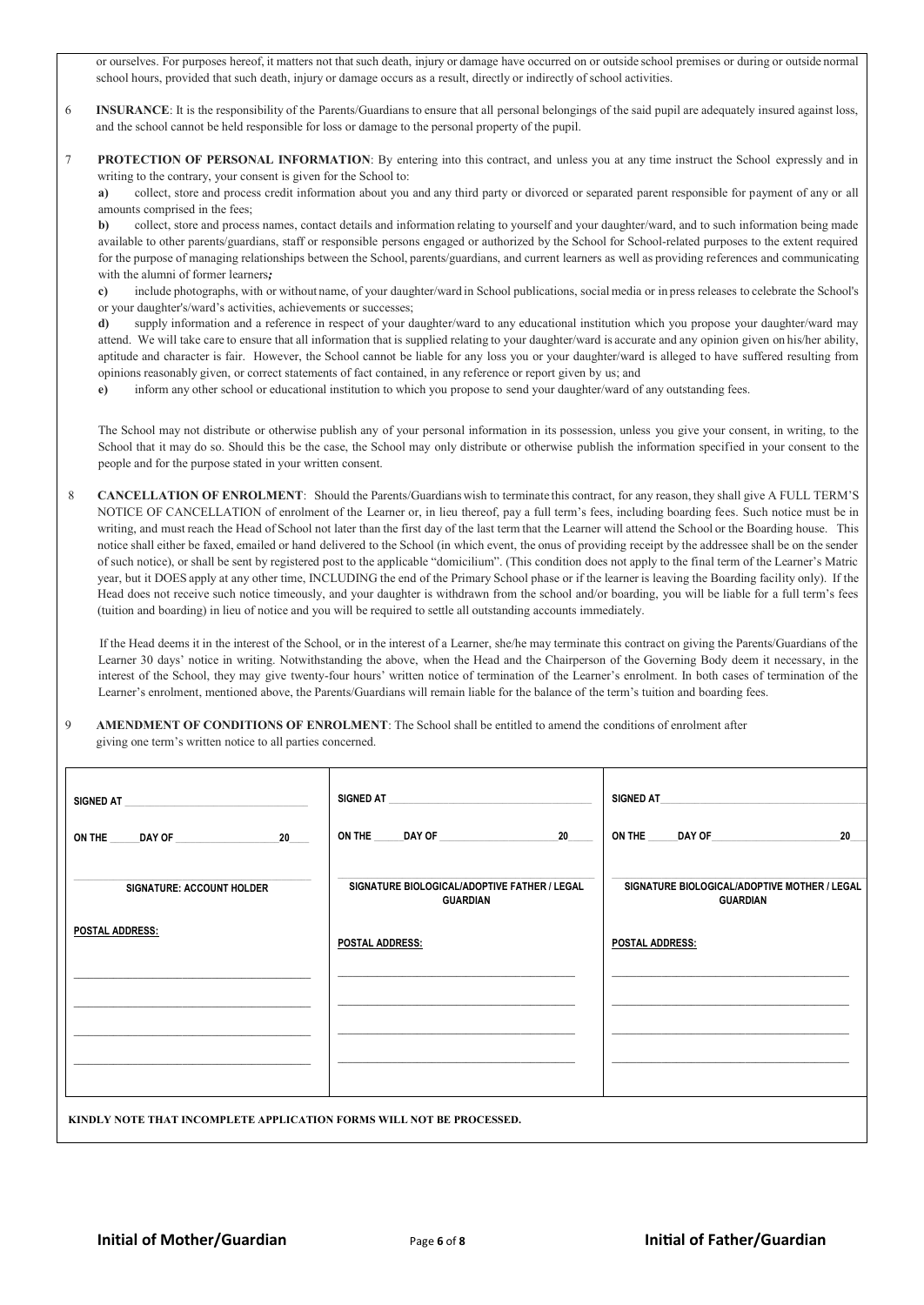

### **THE APPLICATION PROCESS:**

- Complete and return the application form with the supporting documentation as listed. Please follow up with us if you do not receive an acknowledgement of our receipt of your form.
- Documents may initially be emailed to the Admission Secretary to secure a place on the waiting list. However the original must be submitted to the school for the process to be concluded.
- Applicant will be invited for an assessment when a place in the required grade becomes available.
- Senior School: House placements and New Girls Packs will be sent to parents by October of the year preceding entry.

### *THE APPLICATION PROCESS:*

- Complete and return the application form with the supporting documentation as listed. Please follow up with us if you do not receive an acknowledgement of our receipt of your form.
- Documents may initially be emailed to the Admission Secretary to secure an assessment appointment. However, the original must be submitted to the school for the process to be concluded.
- House placements and New Girls Packs will be sent to parents by October of the year preceding entry.
- Please note that payment of any monies (i.e. Administration fee), without the supporting documentation, does not guarantee enrolment at St Mary's DSG and that applications which are incomplete or inaccurate in any respect will not be considered.

### **KINDLY NOTE:**

- Incomplete application forms will not be processed.
- You are obliged to notify us promptly of any changes of contact details.

### **ST MARY'S DSG BANKING DETAILS:**

### **STANDARD BANK, HATFIELD (BRANCH CODE 011 545), ACCOUNT NO: 011 974 281**

Reference: Your daughter's name, surname, grade and year of entry (eg.'Gr 8 2015)

If she believes in herself... she will fly



Duxbury Road Hillcrest Pretoria | PO Box 11379 Hatfield Pretoria 0028 Tel: (012) 366 0500 | Fax: (012) 362 1080 | Email: dsg@stmarys.pta.school.za | www.stmarys.pta.school.za